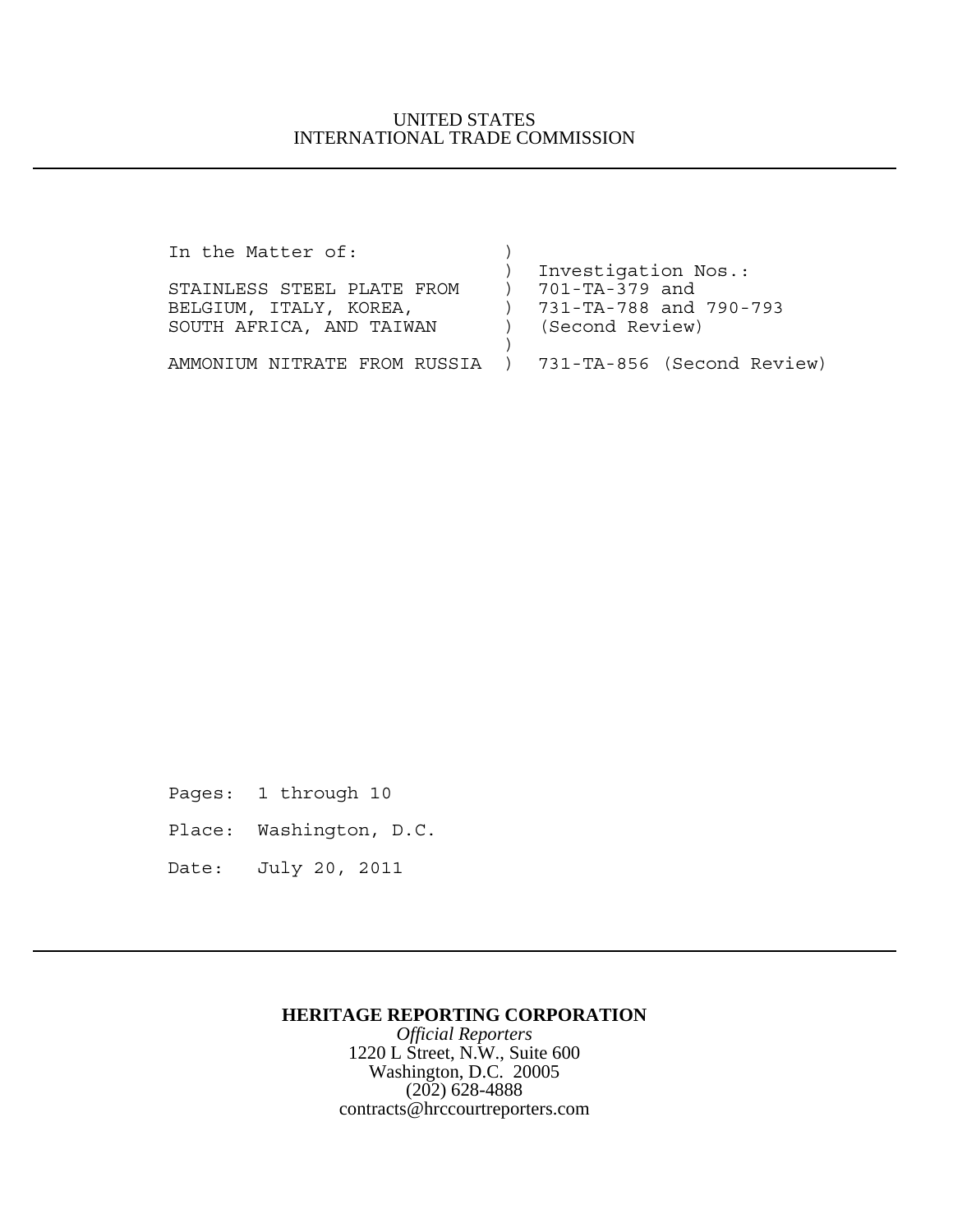#### THE UNITED STATES INTERNATIONAL TRADE COMMISSION

| In the Matter of:               |                            |
|---------------------------------|----------------------------|
|                                 | Investigation Nos.:        |
| STAINLESS STEEL PLATE FROM )    | 701-TA-379 and             |
| BELGIUM, ITALY, KOREA,          | 731-TA-788 and 790-793     |
| SOUTH AFRICA, AND TAIWAN        | (Second Review)            |
|                                 |                            |
| AMMONIUM NITRATE FROM<br>RUSSIA | 731-TA-856 (Second Review) |

Wednesday, July 20, 2011

Room No. 110 U.S. International Trade Commission 500 E Street, S.W. Washington, D.C.

The meeting commenced, pursuant to Notice, at 11:00 a.m., before the Commissioners of the United States International Trade Commission, the Honorable DEANNA TANNER OKUN, Chairman, presiding.

APPEARANCES:

On behalf of the International Trade Commission:

Commissioners:

DEANNA TANNER OKUN, CHAIRMAN IRVING A. WILLIAMSON, VICE CHAIRMAN (Via Telephone) CHARLOTTE R. LANE, COMMISSIONER (Via Telephone) DANIEL R. PEARSON, COMMISSIONER (Via Telephone) SHARA L. ARANOFF, COMMISSIONER (Via Telephone) DEAN A. PINKERT, COMMISSIONER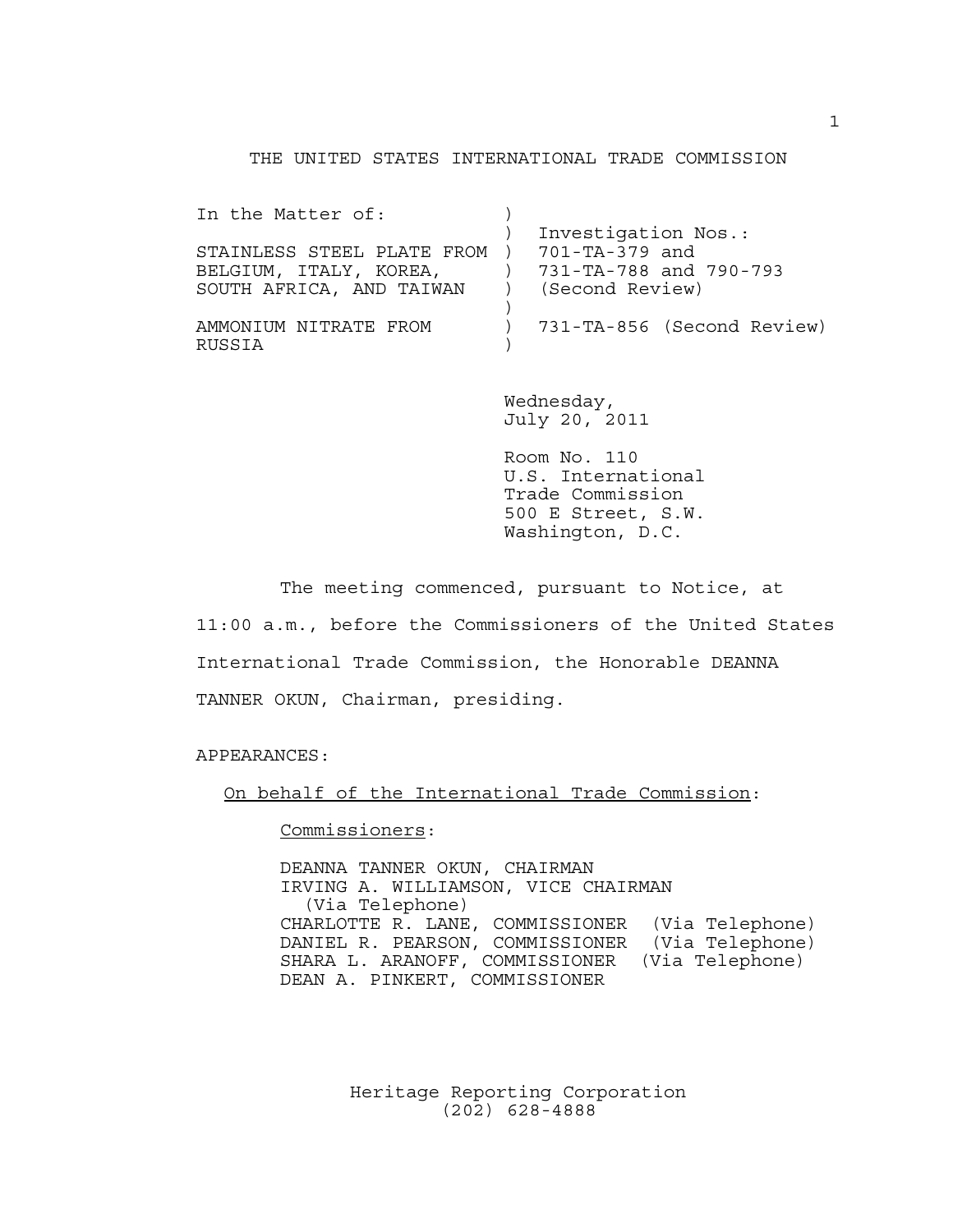Staff:

Investigation Nos. 701-TA-379 and 731-TA-788 and 790-793:

BILL BISHOP, HEARINGS AND MEETINGS COORDINATOR SHARON BELLAMY, HEARINGS AND MEETINGS ASSISTANT KEISHA MARTINEZ, INVESTIGATOR KAREN TAYLOR, INTERNATIONAL INDUSTRY ANALYST AMELIA PREECE, ECONOMIST SAMANTHA WARRINGTON, INTERNATIONAL ECONOMIST MARK REES, ATTORNEY-ADVISOR DOUGLAS CORKRAN, SUPERVISORY INVESTIGATOR

Investigation No. 731-TA-856:

BILL BISHOP, HEARINGS AND MEETINGS COORDINATOR SHARON BELLAMY, HEARINGS AND MEETINGS ASSISTANT AMY SHERMAN, INVESTIGATOR RAYMOND CANTRELL, INTERNATIONAL INDUSTRY ANALYST MICHAEL HALDENSTEIN, ATTORNEY-ADVISOR DOUGLAS CORKRAN, SUPERVISORY INVESTIGATOR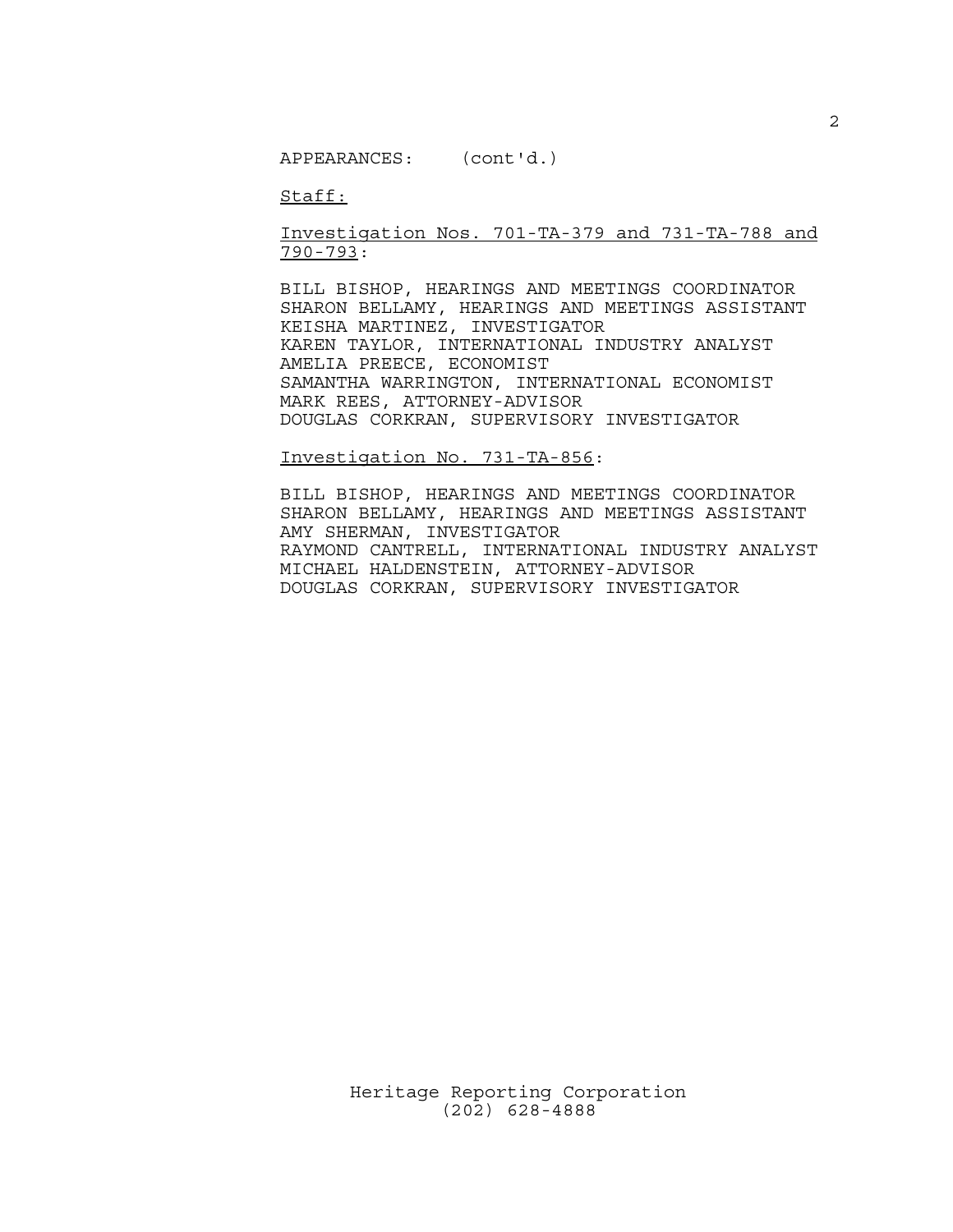# I N D E X

| AGENDA FOR FUTURE MEETING: NONE                                                                                                                                                    | 4 |
|------------------------------------------------------------------------------------------------------------------------------------------------------------------------------------|---|
| MINUTES: JUNE 28, 29, and 30 and JULY 8, 2011                                                                                                                                      | 4 |
| RATIFICATION LIST: 11-006                                                                                                                                                          | 4 |
| VOTE IN INV. NOS. 701-TA-379 AND 731-TA-788 AND<br>790-793 (SECOND REVIEW) (STAINLESS STEEL PLATE<br>FROM BELGIUM, ITALY, KOREA, SOUTH AFRICA, AND<br>TAIWAN) -- BRIEFING AND VOTE | 4 |
| OUTSTANDING ACTION JACKETS: NONE                                                                                                                                                   | 4 |
| VOTE IN INV. NO. 731-TA-856 (SECOND REVIEW)<br>(AMMONIUM NITRATE FROM RUSSIA) -- BRIEFING AND VOTE                                                                                 | 7 |

Heritage Reporting Corporation (202) 628-4888

3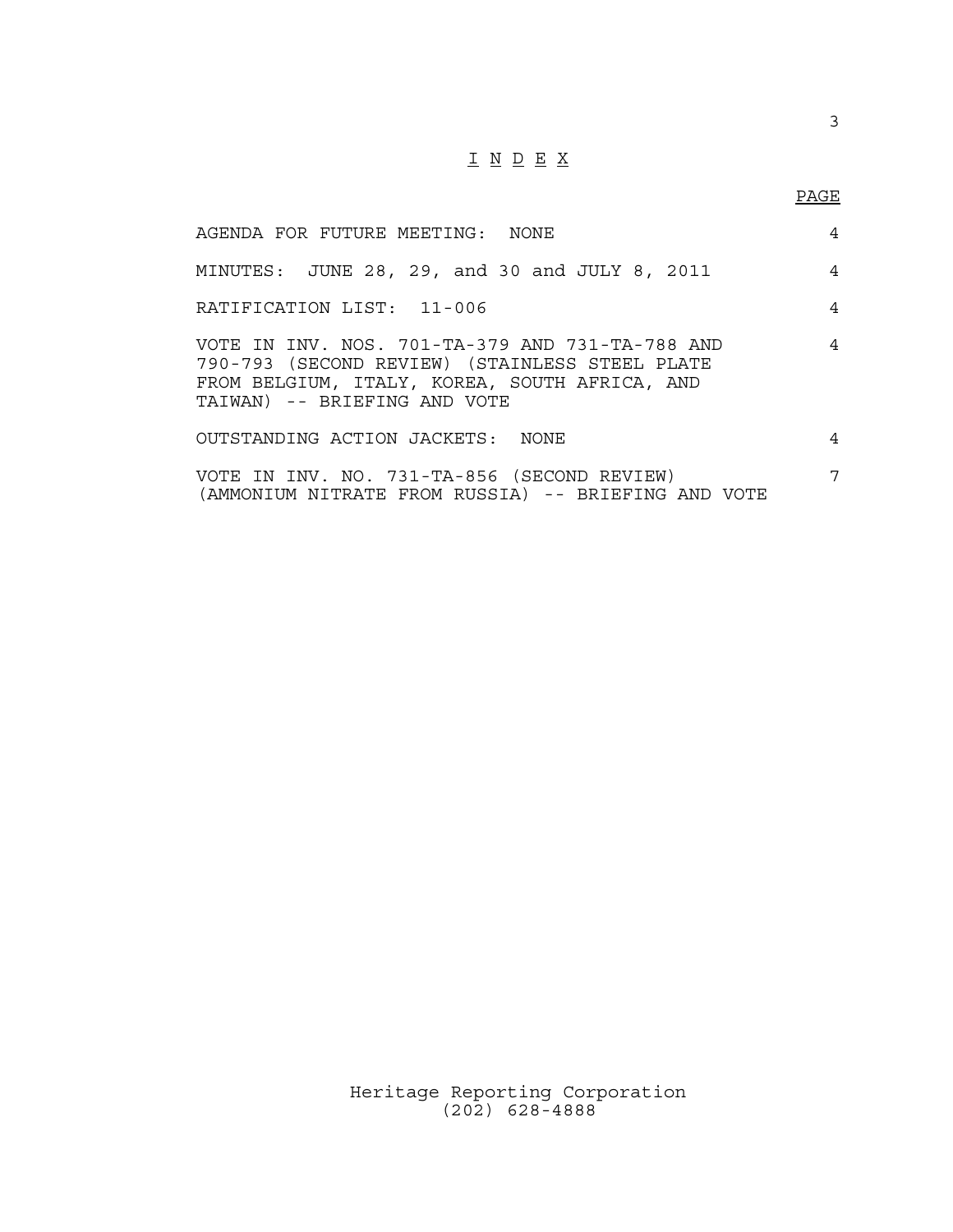| $\mathbf{1}$   | $\underline{P} \underline{R} \underline{O} \underline{C} \underline{E} \underline{E} \underline{D} \underline{I} \underline{N} \underline{G} \underline{S}$ |
|----------------|-------------------------------------------------------------------------------------------------------------------------------------------------------------|
| $\overline{2}$ | (11:00 a.m.)                                                                                                                                                |
| 3              | CHAIRMAN OKUN: This meeting of the United                                                                                                                   |
| 4              | States International Trade Commission will now come to                                                                                                      |
| 5              | order.                                                                                                                                                      |
| 6              | Welcome to Commissioners Williamson, Lane,                                                                                                                  |
| 7              | Pearson and Aranoff, who are joining us by telephone                                                                                                        |
| 8              | this morning.                                                                                                                                               |
| 9              | VICE CHAIRMAN WILLIAMSON: Good morning.                                                                                                                     |
| 10             | COMMISSIONER LANE: Good morning.                                                                                                                            |
| 11             | COMMISSIONER PEARSON:<br>Good morning.                                                                                                                      |
| 12             | COMMISSIONER ARANOFF: Good morning.                                                                                                                         |
| 13             | CHAIRMAN OKUN: There is no agenda for                                                                                                                       |
| 14             | future meetings or outstanding action jackets for us                                                                                                        |
| 15             | to consider.                                                                                                                                                |
| 16             | Is there any objection to approval of the                                                                                                                   |
| 17             | minutes of June 28, 29, 30 and July 8, 2011, and                                                                                                            |
| 18             | Ratification List 11-006?                                                                                                                                   |
| 19             | (No response.)                                                                                                                                              |
| 20             | CHAIRMAN OKUN: Hearing none, they are                                                                                                                       |
| 21             | approved.                                                                                                                                                   |
| 22             | We will now turn to the vote in                                                                                                                             |
| 23             | Investigation Nos. 701-TA-379 and 731-TA-788 and                                                                                                            |
| 24             | 790-793 (Second Review), Stainless Steel Sheet and                                                                                                          |
| 25             | Strip from Germany, Italy, Japan, Korea, Mexico, and                                                                                                        |
|                |                                                                                                                                                             |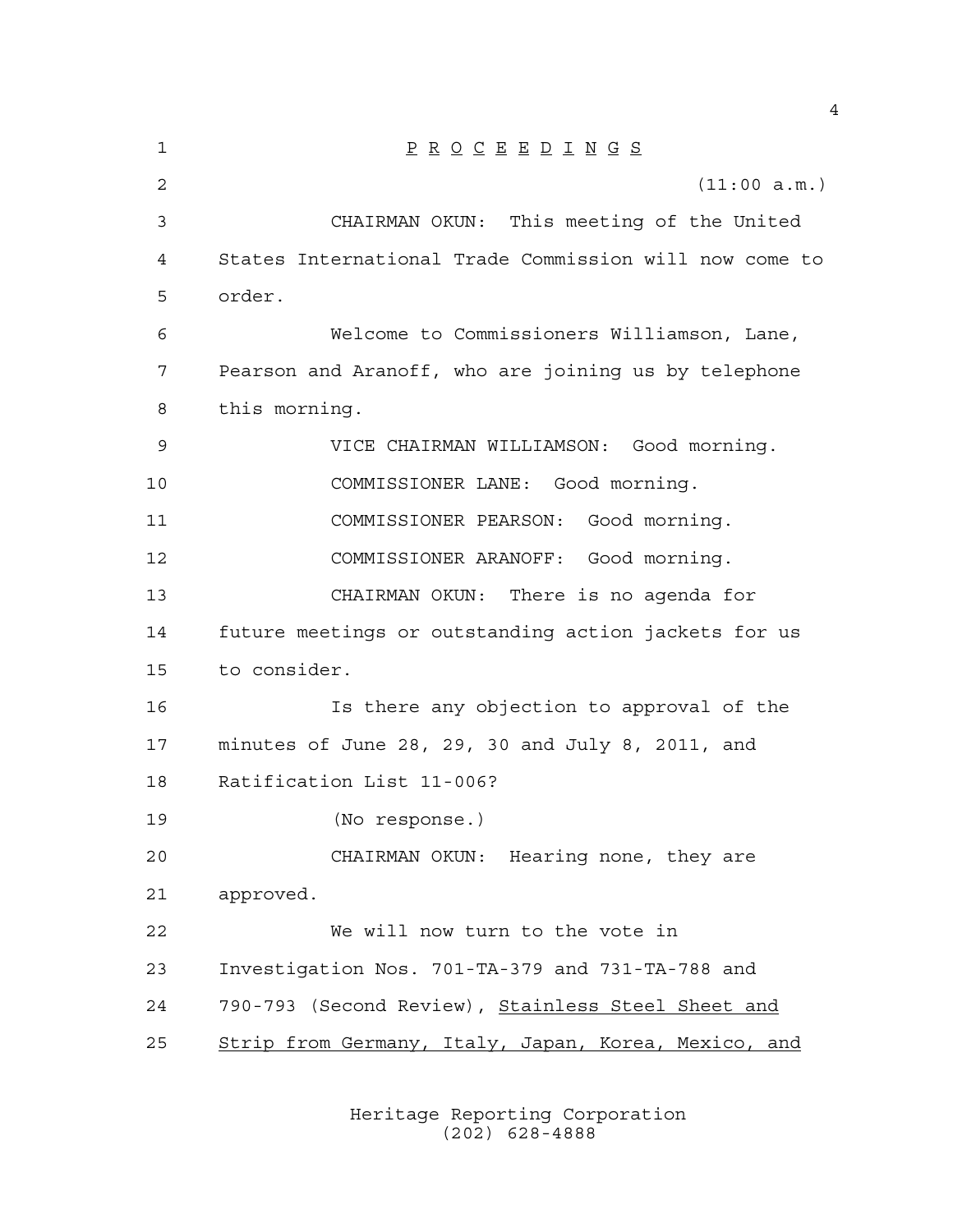Taiwan.

 Welcome to Mr. Corkran and the other members of the staff who participated in these investigations. Are there any questions for the staff? (No response.) CHAIRMAN OKUN: Are there any additions or corrections to the staff report? MR. CORKRAN: Douglas Corkran, Office of Investigations. Thank you, Chairman Okun. Staff proposes that the staff report for the subject reviews be revised in accordance with Memoranda INV-JJ-070 and 071 dated July 8 and 11, 2011. Staff has no further revisions. CHAIRMAN OKUN: Is there any objection to approval of the staff report as revised? (No response.) CHAIRMAN OKUN: Hearing none, it is approved. Mr. Secretary, will you please call the roll? MR. BISHOP: Madam Chairman, with your leave, before I do call the roll I need to correct the investigation numbers that I submitted to you incorrectly. I apologize. The correct investigation numbers are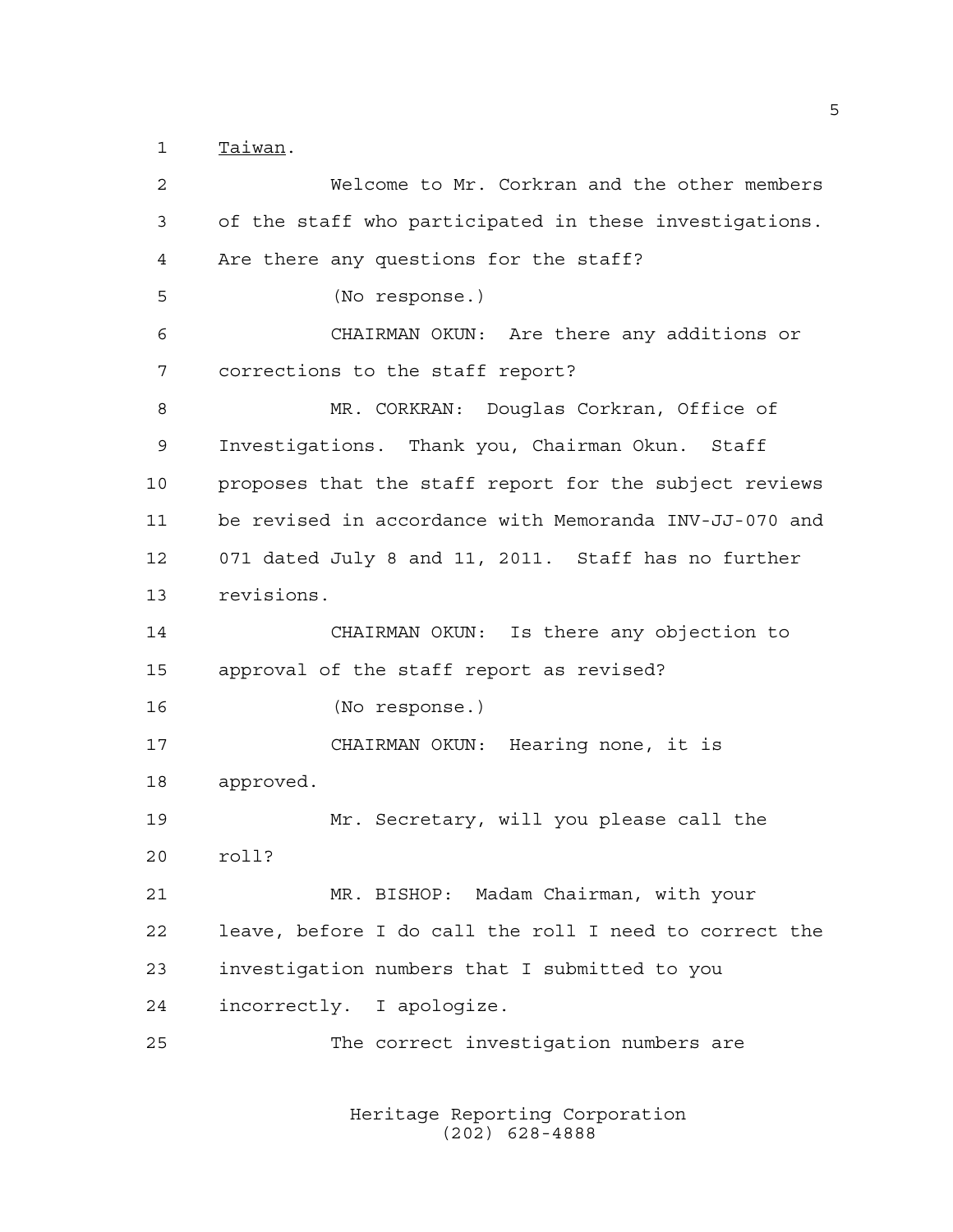701-TA-379 and 731-TA-790-793 (Second Review), Stainless Steel Plate From Belgium, Italy, Korea, South Africa, and Taiwan. I apologize. CHAIRMAN OKUN: That's funny. I'm reading that thinking that can't be right. I'm glad you corrected that. All right. Now will you call the roll, please? MR. BISHOP: Commissioner Lane? COMMISSIONER LANE: I vote in the affirmative. MR. BISHOP: Commissioner Pinkert? COMMISSIONER PINKERT: I vote in the negative with respect to Italy and in the affirmative with respect to all other countries. MR. BISHOP: Commissioner Okun? CHAIRMAN OKUN: I vote in the negative. MR. BISHOP: Commissioner Pearson? COMMISSIONER PEARSON: I vote in the negative. MR. BISHOP: Commissioner Aranoff? COMMISSIONER ARANOFF: I vote in the negative with respect to Italy and in the affirmative with respect to all other countries. MR. BISHOP: Commissioner Williamson? VICE CHAIRMAN WILLIAMSON: I vote in the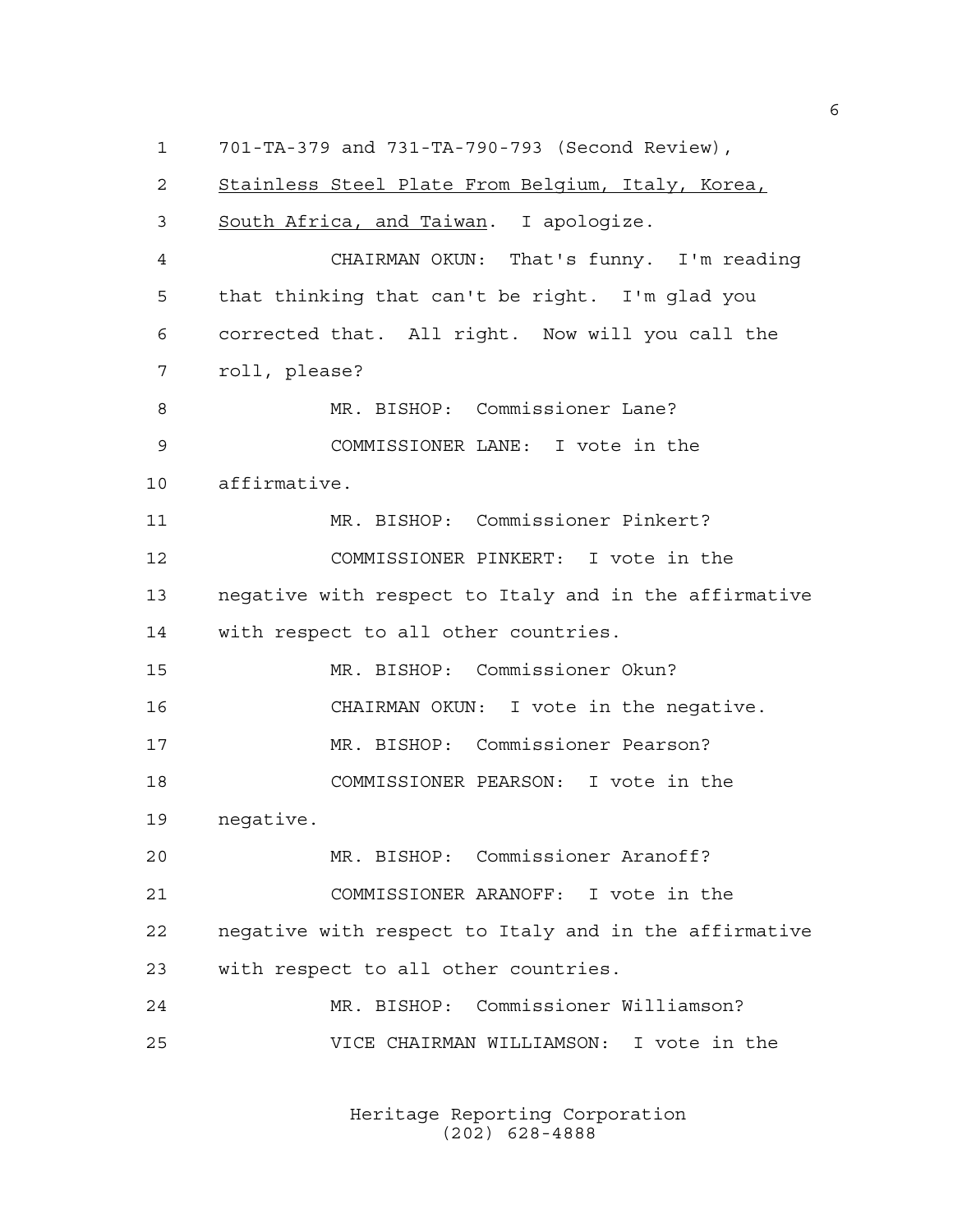negative with respect to Italy and in the affirmative with respect to all other countries.

 MR. BISHOP: Madam Chairman, the Commission has reached a negative determination with respect to Italy. The Commission has reached an affirmative determination with respect to Belgium, Korea, South Africa and Taiwan.

 CHAIRMAN OKUN: Thank you. Further information regarding these determinations will be in a press release. Commissioners' opinions are currently scheduled to be transmitted to the Department of Commerce on or before August 10, 2011.

 Thank you again to staff who participated in this investigation. Are there any further corrections that are necessary, Mr. Corkran?

 MR. CORKRAN: Just that Investigation No. 731-TA-788 is also included in your vote.

 CHAIRMAN OKUN: Okay. It is just the country names that were incorrectly stated on the sheet here. Thank you very much.

 We will take a moment to change staff for our next vote.

(Pause.)

 CHAIRMAN OKUN: Next we will turn to the vote in Investigation No. 731-TA-856 (Second Review),

> Heritage Reporting Corporation (202) 628-4888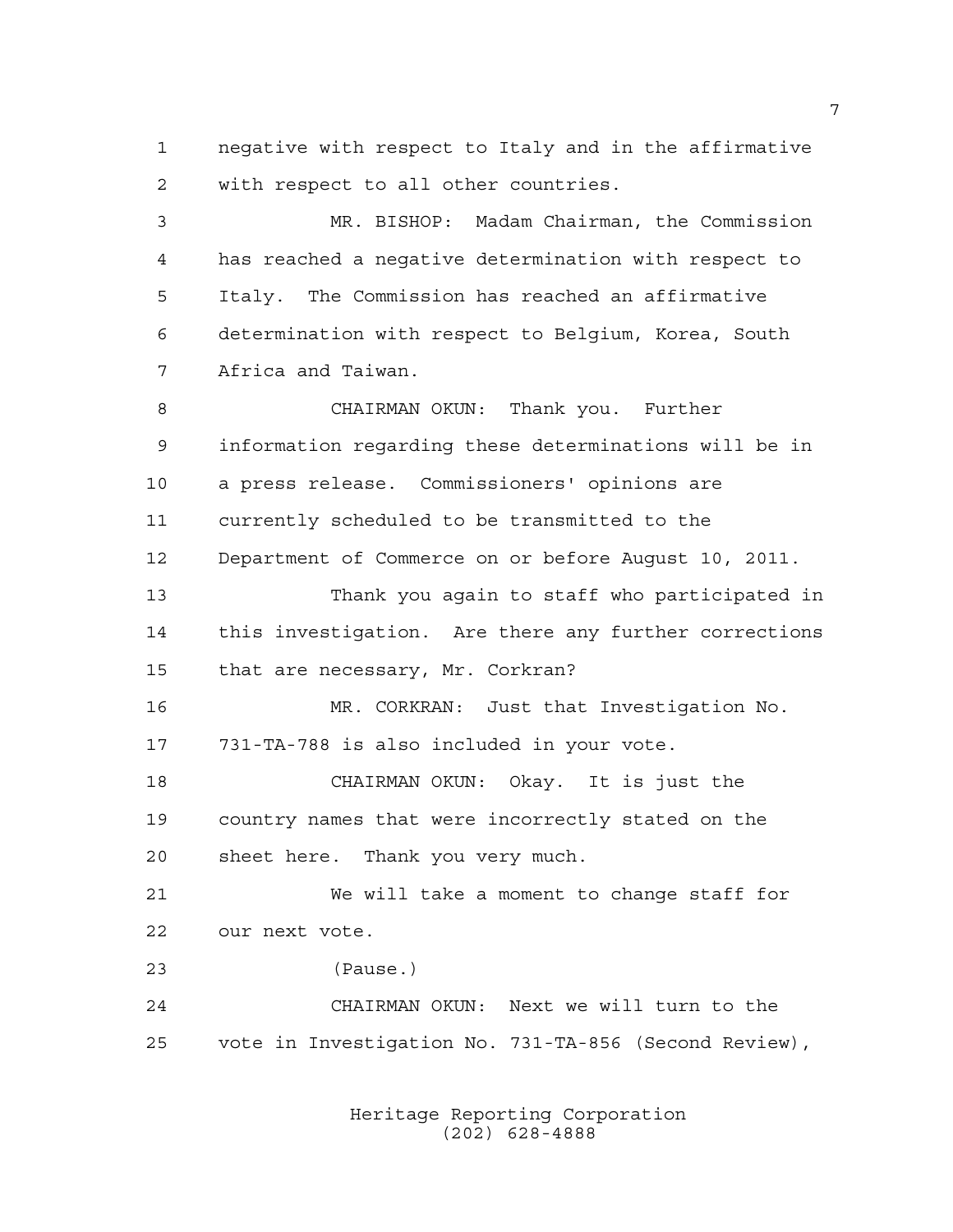Ammonium Nitrate From Russia.

 Welcome again to Mr. Corkran and the other members of the staff who participated in this investigation. Are there any questions for the staff? (No response.) CHAIRMAN OKUN: Are there any additions or corrections to the staff report? MR. CORKRAN: Douglas Corkran, Office of Investigations. Thank you, Chairman Okun. Staff has no revisions to the staff report. CHAIRMAN OKUN: Is there any objection to approval of the staff report? (No response.) CHAIRMAN OKUN: Hearing none, it is approved. Mr. Secretary, will you please call the roll? MR. BISHOP: Commissioner Williamson? VICE CHAIRMAN WILLIAMSON: I vote in the affirmative. MR. BISHOP: Commissioner Okun? CHAIRMAN OKUN: I vote in the affirmative. MR. BISHOP: Commissioner Aranoff. COMMISSIONER ARANOFF: I vote in the affirmative.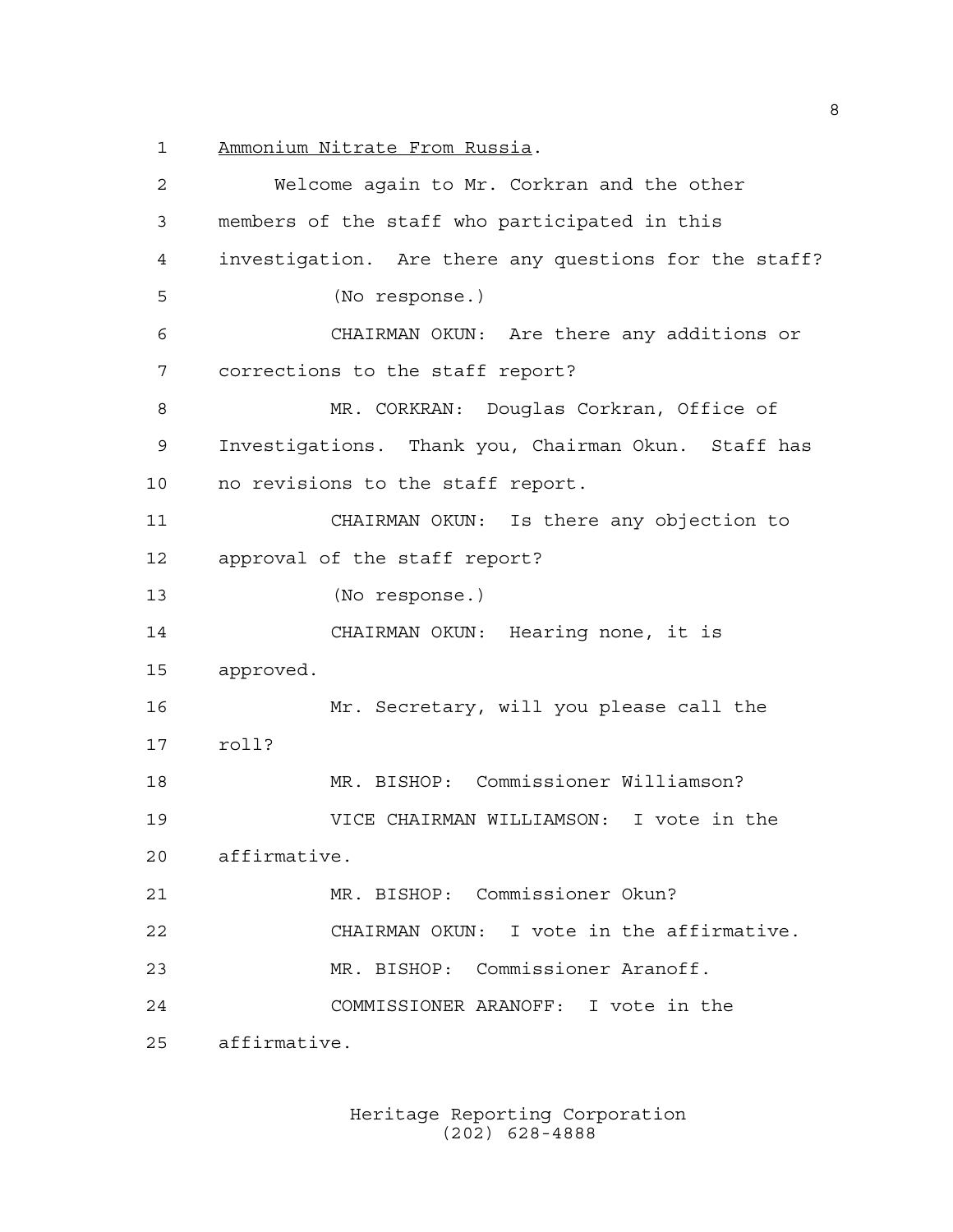MR. BISHOP: Commissioner Lane? COMMISSIONER LANE: I vote in the affirmative. MR. BISHOP: Commissioner Pinkert? COMMISSIONER PINKERT: I vote in the affirmative. MR. BISHOP: Commissioner Pearson? COMMISSIONER PEARSON: I concur with my colleagues. MR. BISHOP: Madam Chairman, the Commission has reached an affirmative determination. CHAIRMAN OKUN: Thank you. Information regarding this determination will be in a press release. Commissioners' opinions are currently scheduled to be transmitted to the Department of Commerce on or before July 27, 2011. Thank you again to the staff who participated in this investigation. With no other business to come before the Commission, this meeting is adjourned. (Whereupon, at 11:06 a.m., the meeting in the above-entitled matter was concluded.) // // //

> Heritage Reporting Corporation (202) 628-4888